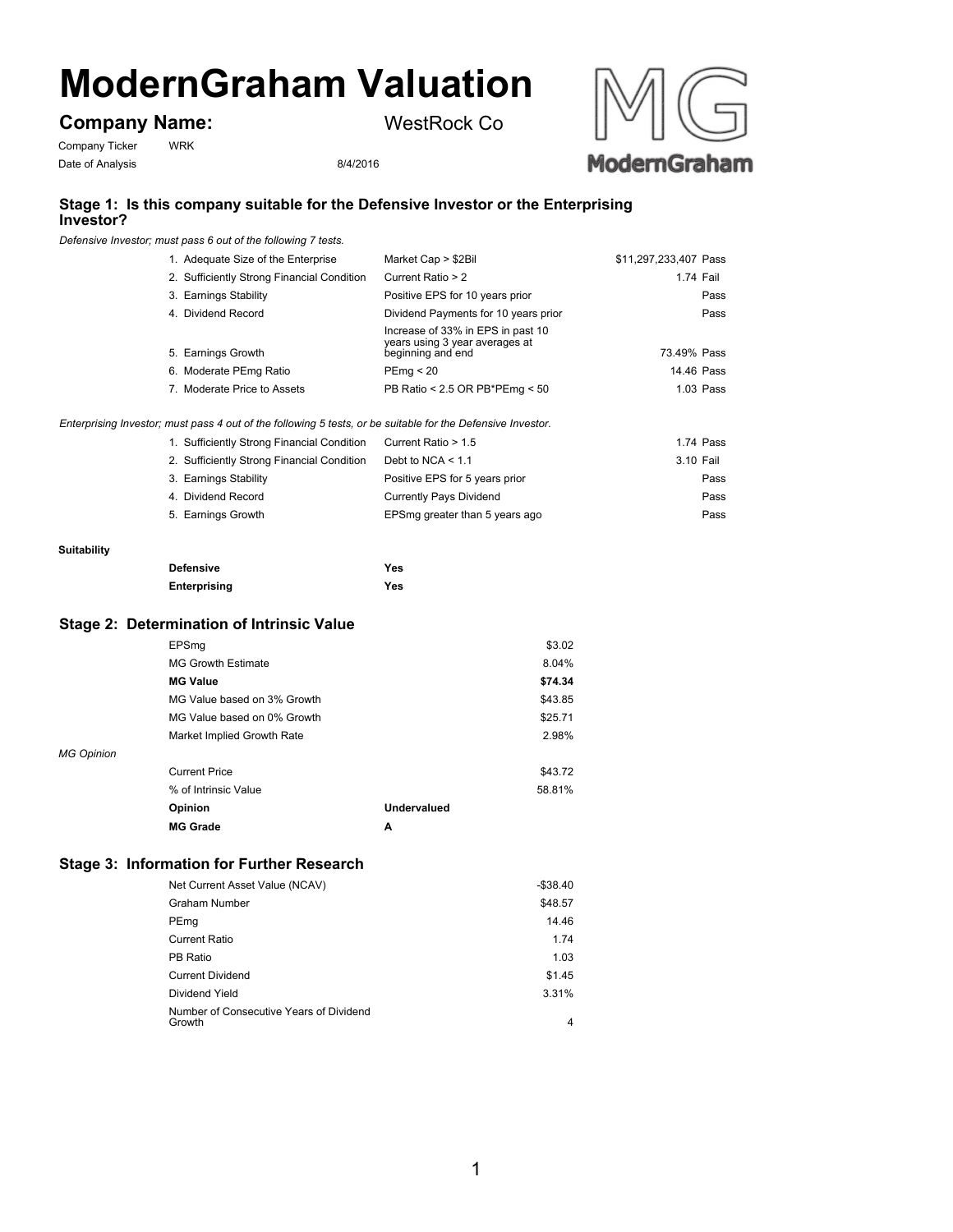Useful Links: ModernGraham tagged articles Morningstar Google Finance MSN Money Yahoo Finance Seeking Alpha GuruFocus SEC Filings

| <b>EPS History</b>                  |          | <b>EPSmg History</b>                 |                  |
|-------------------------------------|----------|--------------------------------------|------------------|
| <b>Next Fiscal Year</b><br>Estimate |          | \$2.42 Next Fiscal Year Estimate     | \$3.02           |
| Sep2015                             | \$2.93   | Sep2015                              | \$3.17           |
| Sep2014                             | \$3.29   | Sep2014                              | \$3.14           |
| Sep2013                             | \$4.98   | Sep2013                              | \$2.97           |
| Sep2012                             | \$1.73   | Sep2012                              | \$1.97           |
| Sep2011                             | \$1.39   | Sep2011                              | \$2.01           |
| Sep2010                             | \$2.85   | Sep2010                              | \$2.09           |
| Sep2009                             | \$2.88   | Sep2009                              | \$1.52           |
| Sep2008                             | \$1.07   | Sep2008                              | \$0.76           |
| Sep2007                             | \$1.04   | Sep2007                              | \$0.56           |
| Sep2006                             | \$0.39   | Sep2006                              | \$0.33           |
| Sep2005                             | \$0.25   | Sep2005                              | \$0.32           |
| Sep2004                             | \$0.25   | Sep2004                              | \$0.32           |
| Sep2003                             | \$0.43   | Sep2003                              | \$0.34           |
| Sep2002                             | \$0.39   | Sep2002                              | \$0.32           |
| Sep2001                             | \$0.46   | Sep2001                              | \$0.30           |
| Sep2000                             | $-$0.23$ | Sep2000                              | \$0.28           |
| Sep1999                             |          | \$0.57 Balance Sheet Information     | 3/1/2016         |
| Sep1998                             |          | \$0.60 Total Current Assets          | \$4,449,200,000  |
| Sep1997                             |          | \$0.24 Total Current Liabilities     | \$2,557,100,000  |
| Sep1996                             |          | \$0.75 Long-Term Debt                | \$5,858,300,000  |
|                                     |          | <b>Total Assets</b>                  | \$25,268,400,000 |
|                                     |          | Intangible Assets                    | \$8,659,600,000  |
|                                     |          | <b>Total Liabilities</b>             | \$14,333,000,000 |
|                                     |          | Shares Outstanding (Diluted Average) | 257,400,000      |